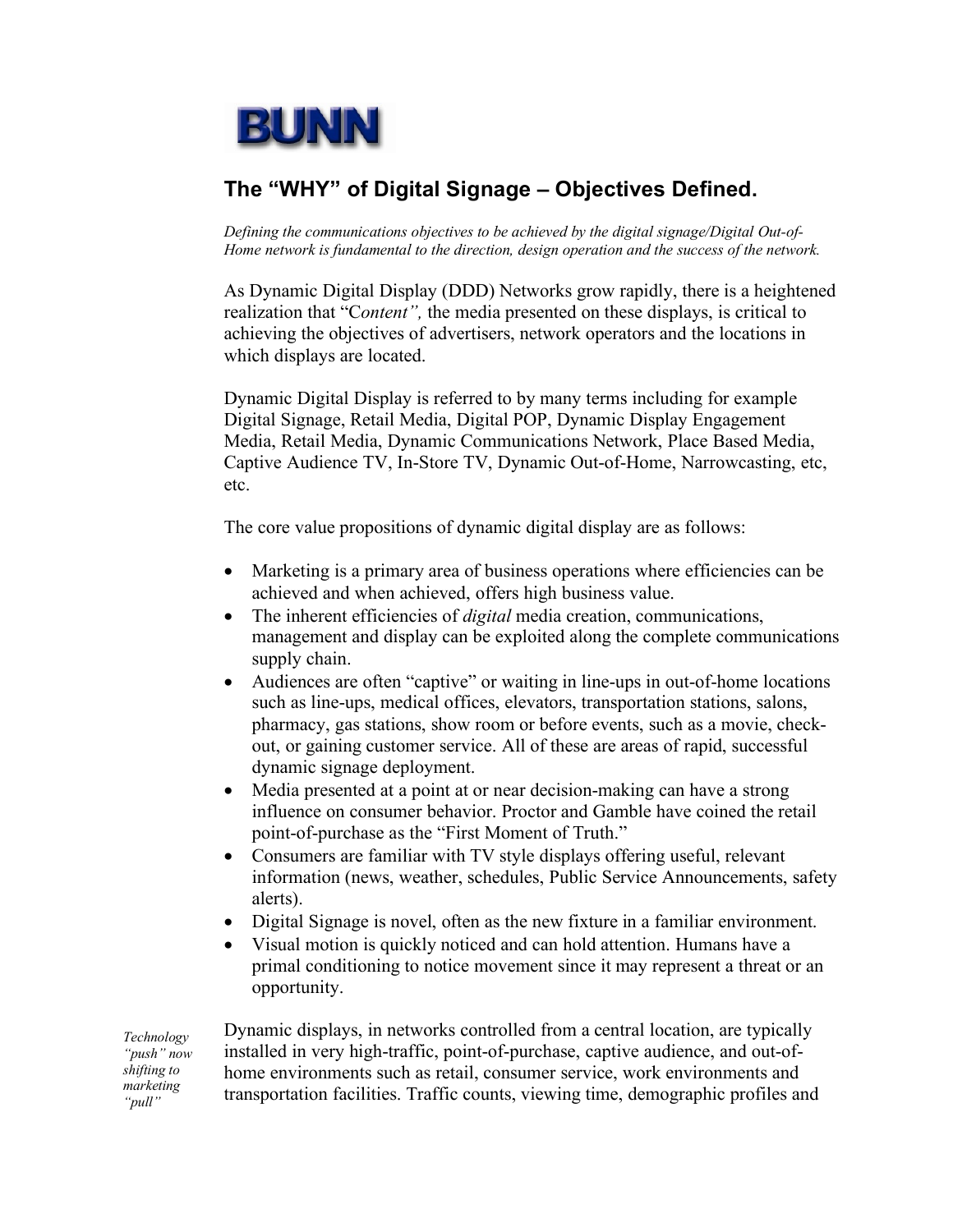engagement measurements can be more easily achieved in these locations. While this makes dynamic signage an attractive alternative or extension of broadcast and print advertising, it also begs for "good" design of the play-loop, display layout, and above all, the "content spots" themselves.

The contribution of dynamic signage is to strongly affect the way that a consumer experiences and is stimulated by the identity of the product, service or information being displayed, and the environment in which it is being presented. While actual results vary by situation, the following are performance benchmarks representing measures of impact that have been achieved<sup>1</sup>.

10%+ Sales lift on product / service

2-3% Increase in shopping basket

70% Unaided recall

68% Purchase intent

80% Improved Shopping experience

40% Reduce Perceived Wait Times

*Dynamic signage gets noticed by consumers*

Dina Howell, Director, First Moment of Truth at Procter & Gamble, said,<sup>2</sup> "P&G wants to connect with consumers when and where they are most receptive to information about P&G brands. We want to delight the consumer as well as simplify the shopping experience." She said, "Working with retailers is pivotal to P&G success'. Ms Howell added, "The store must be an extension of the brand and we must work in collaboration with retailers at that critical first moment of truth when a consumer makes the purchase decision".

This "first moment of truth" as coined by P&G acknowledges the decline in effectiveness of broadcast ad spending<sup>3</sup>, the growing importance of retail media in the marketing mix, improved measurement capability and most importantly, the effectiveness of point-of-purchase and out-of-home ad display.

#### **Content Messaging Must Deliver Communications Effect.**

Content must deliver benefits to the advertiser, as well as the network operator and location provider. "Content" is the word used to describe the images, messages and media presented on dynamic digital displays and TV-type retail media. It is critical to achieving what this out-of-home and point-of-purchase communications medium can deliver.

Content is the visual manifestation of the advertiser's and the network's brand and their business objective or offering.

 $<sup>1</sup>$  Representative examples of digital signage impact are illustrative of actual network audit results.</sup>

<sup>2</sup> Presented at the At-Retail Media (ARM) Expo September 29, 2005 in New York City during AdWeek 2005.

<sup>3</sup> Proctor & Gamble announced a 3% reduction in TV ad spending and a 25% reduction in cable ad spending during AdWeek 2005.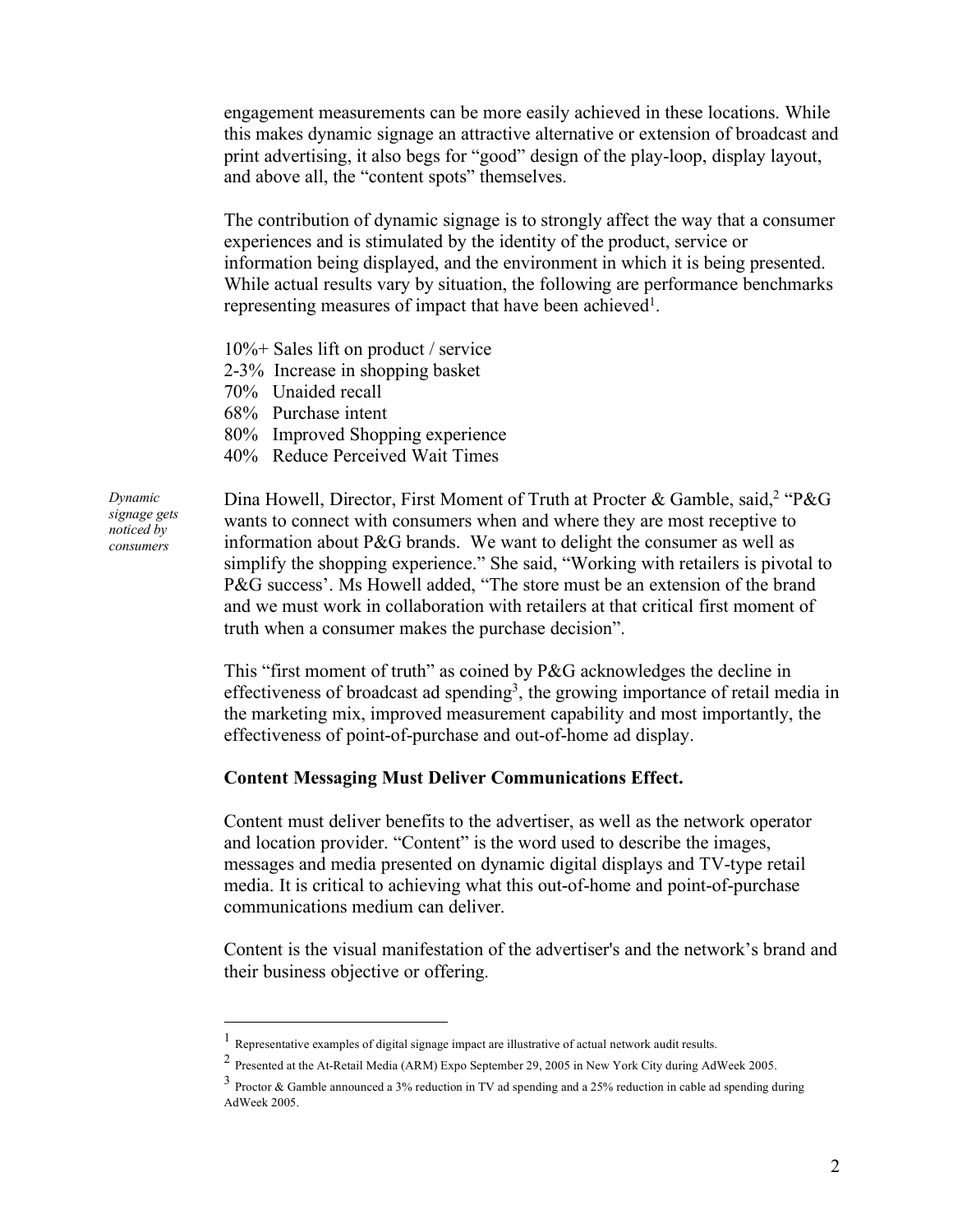Content is charged with delivering the benefits that dynamic signage offers. Network owners, operators, advertisers and suppliers are increasingly aware that out-of-home, location-based or in-store dynamic signage is different than other communications devises, and merits content composition suited to its uniqueness.

#### **Brand Building**

Dynamic Display can do what no display medium has previously done. It can present a variety of controlled, dynamic digital images in service or shopping locations and at the point-of-purchase**.** 

To "brand" is to gain a favored or desired position with consumers for a product, service, experience or organization. "Branding" is to create revenues that are sustainable with positioning for planned growth at contained costs.

In addition to increasing brand awareness, point-of-purchase display offers an immediate opportunity to motivate the sale, and to create a new customer.

Consumer research shows that a shopper purchase is motivated based on brand affinity, as well as Point-of-Purchase influence<sup>4</sup> such as special offers, pricing, promotions, etc. This illustration of research by Millward Brown<sup>5</sup> provides examples of the percentages of the propensity for selection based on "brand"

This new "on-location" alternative display medium presents a significant threat *and opportunity* to brand management because it is "outside-thebox". It changes display *pe-branding* improves display location *occurs from* the entry level of investment *repetitious*, *stale, irrelevant*<br>consumer branding and s<sub>armoor quality</sub> spending. It heralds an et content. change in marketing communications a paradigm shift, or what the Harvard Business Review called Blue Ocean Strategy, in an October 2004 article. *build Brands or poor quality* 

influence versus POP activation.

#### **Avoiding De-branding**

Advertising is not neutral. It is either a positive and building force, or it is negative and destructive. All advertising is intended to be positive and brandbuilding by improving a consumer's perception and alignment with a brand, and to grow a sustainable customer base, through revenue and margins. If not positive, then advertising is destructive.

Consumers can respond negatively even to ads that were previously positive, and "lazy", uninspiring ads drain resources that could have been applied to better brand—building.

*Dynamic Signage is about Brand momentum – starting it or sustaining it.*

*Revenues* 

 <sup>4</sup> "Recency" is the term used to describe the presentation of a "call to action" message at or in close time proximity to a purchase or branding event. A definition of digital signage terms is available at www.digitalsignageforum.com and www.aka.tv.

<sup>5</sup> Branded versus Activation Buying Propensity. Part of research finding presented at American Marketing Association, Toronto Chapter by Bill Ratcliffe, (while) President, Millward Brown Canada. September 2005.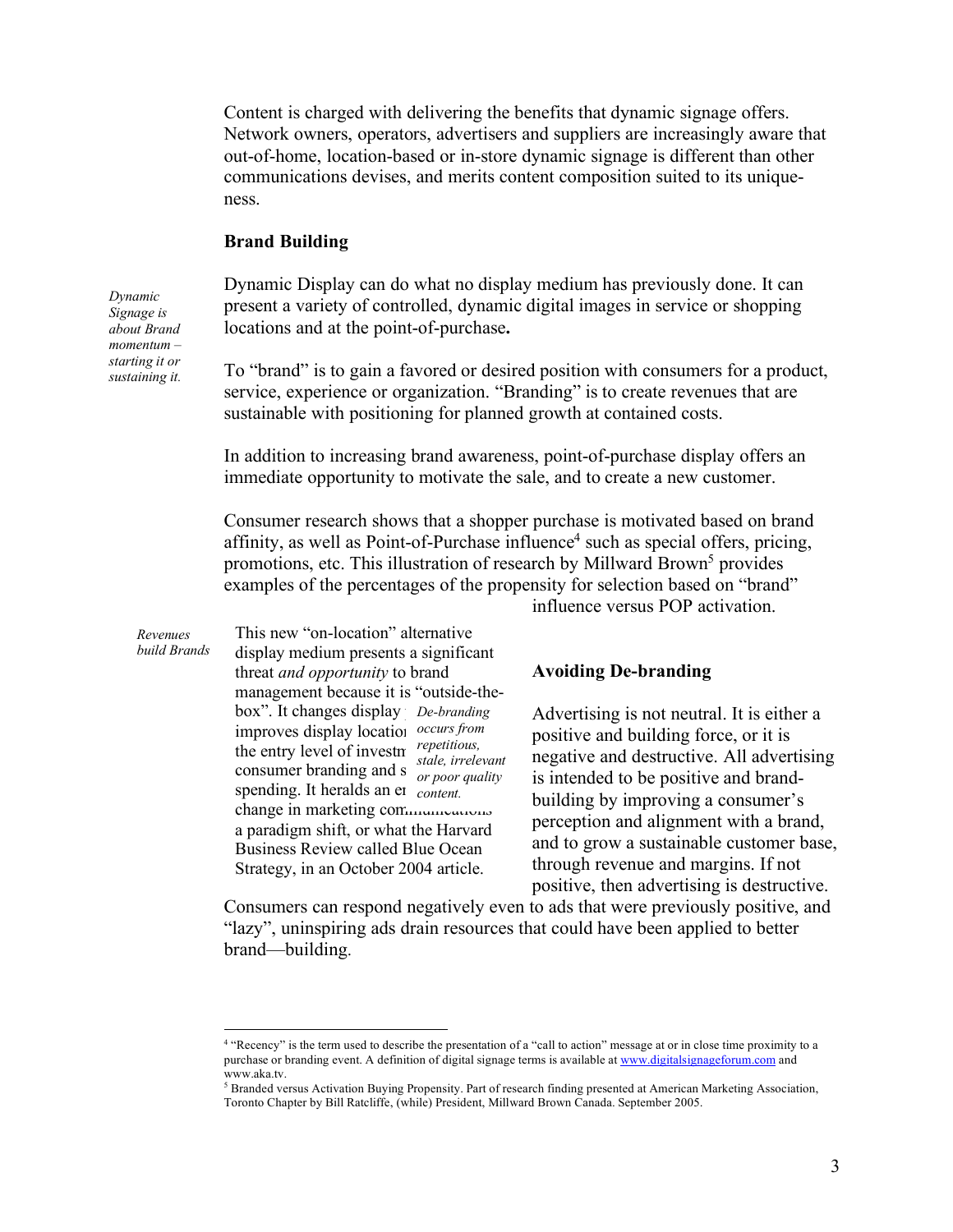Content must be kept at a level of relevance, usefulness, and be interesting, compelling and inspiring. In not doing so, everyone involved with the network including network owners, location providers, and advertisers run the great risk of alienating and angering consumers. The de-branding can be directed toward individual advertisers or the display capability at large, (which indirectly impacts all advertisers by association).

| Poor Content Quality=                                                 | Uninspiring Content $=$                                                              | Quality Content = Brand-                                             |
|-----------------------------------------------------------------------|--------------------------------------------------------------------------------------|----------------------------------------------------------------------|
| Negative Impact                                                       | <b>Negative Impact</b>                                                               | <b>Building</b>                                                      |
| De-branding, annoyance,<br>disdain for the medium,<br>negative impact | De-selection, disregard,<br>wasted spending.<br>Consumer complacency<br>toward brand | Engaged consumers, brand<br>building, display objectives<br>achieved |

When "the medium is the message", as is the case in a captive audience environment, ad messaging is naturally blended with the medium. As the display (and its audio) must earn consumer acceptance, so too must the content, at risk of both being disregarded or worse, seen as a negative part of the location experience.

### **Return on Objectives (ROO) - More than Return on Investment (ROI)**

Return on Objectives  $(ROO)^6$ , is the goal of Dynamic Signage content and is being used to describe the role of dynamic signage and retail media by Alchemy, part of the St. Joseph Communications family, one of North America's largest producer of marketing communications materials. The ROO approach uses structures for goal setting, alignment, and focus that allow marketing goals to be achieved through dynamic digital display.

Dynamic signage has the potential to provide a higher Return on Objectives than any other marketing communications medium because of its location, display flexibility, "speed to display" and low cost of content production.

ROO addresses the range of Marketers' business objectives that "content" must deliver using the dynamic signage or In-store systems. These include Return on Investment (ROI), brand influence, merchandising, customer loyalty, perception and others.

Each objective can be articulated (quantitatively and qualitatively) with Each area of Objective includes multiple goals.

measurement criteria attached, allowing content optimization to further escalate the value of the network.

*Business achieves Objectives beyond ROI*

 <sup>6</sup> "Digital Signage: ROI, or ROO". Marketing At Retail Inaugural Edition September/October 2006. Lyle Bunn and Lauren Moir.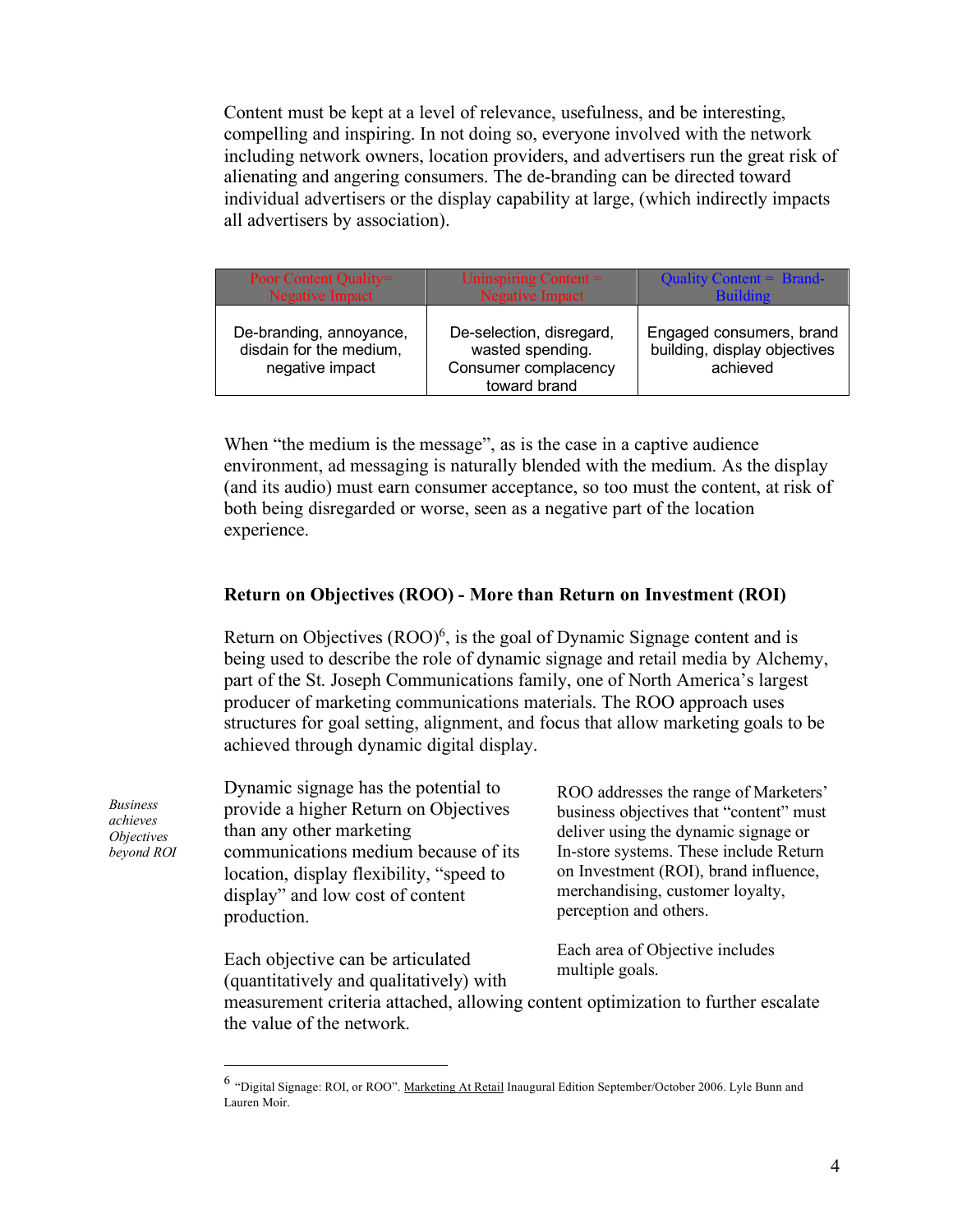Return on Investment accounts for such elements as sales lift, up-sell, crossselling and conversion, as well as endemic, supplier, and third-party advertising and co-op dollars.

Brand influence impacts and is affected by better customer engagement, leveraging an entertainment icon, complex brand communications, regional targeting, live events, simulcasts, live two-way customer service and interactive connectivity.

Marketers want outcome measures so they can buy communications most effectively. By providing impact measures with cost-effective display, dynamic signage is positioned to gain the attention and funding that would have gone to other marketing communications approaches.

### **Financial Objectives**

Tangible benefits such as direct revenue growth, revenue positioning or cost deferral/avoidance are available from dynamic display. Examples of these follow.

#### *Revenue growth:*

- a) Ad Revenues: Payment from suppliers or third parties for ad display.
- b) Location Revenues: Payment for providing the location in which the dynamic signage is installed.
- c) Sales Lift: Revenue from product or service sales, up-sell and cross-selling
- d) Increased Margins: Sales of products prior to discounting or from sales early in the stock cycle.
- e) Advance Orders: Achievement of sales prior to receiving a product shipment or in advance of service delivery needs. Advance orders improve cash flow and "scoop" sales that might go to competitors.
- f) Staff Training: Better training on sales approaches, or product features and benefits can improve in-store staff productivity.
- g) Sponsored Events: Live or near-live events can include demonstrations, promotional messages, advertorial, instruction or entertainment. Revenue streams include message sponsorship, admission at the display location or increased sales resulting from the event.
- h) Loyalty member growth: Direct membership fees, increased sales and revenues derived from increased traffic or list rental.
- i) Website traffic: Improving web traffic can increase online and in-store sales, and generate increased banner ad revenues, as well as gift and loyalty card sales. Gift registry offers additional engagement. By motivating engagement through a website, a more detailed explanation of the offering is possible.

*Cost Deferral:*

*A holistic view suits benefit achievement best when using new tools*

*Revenues and margins build brands*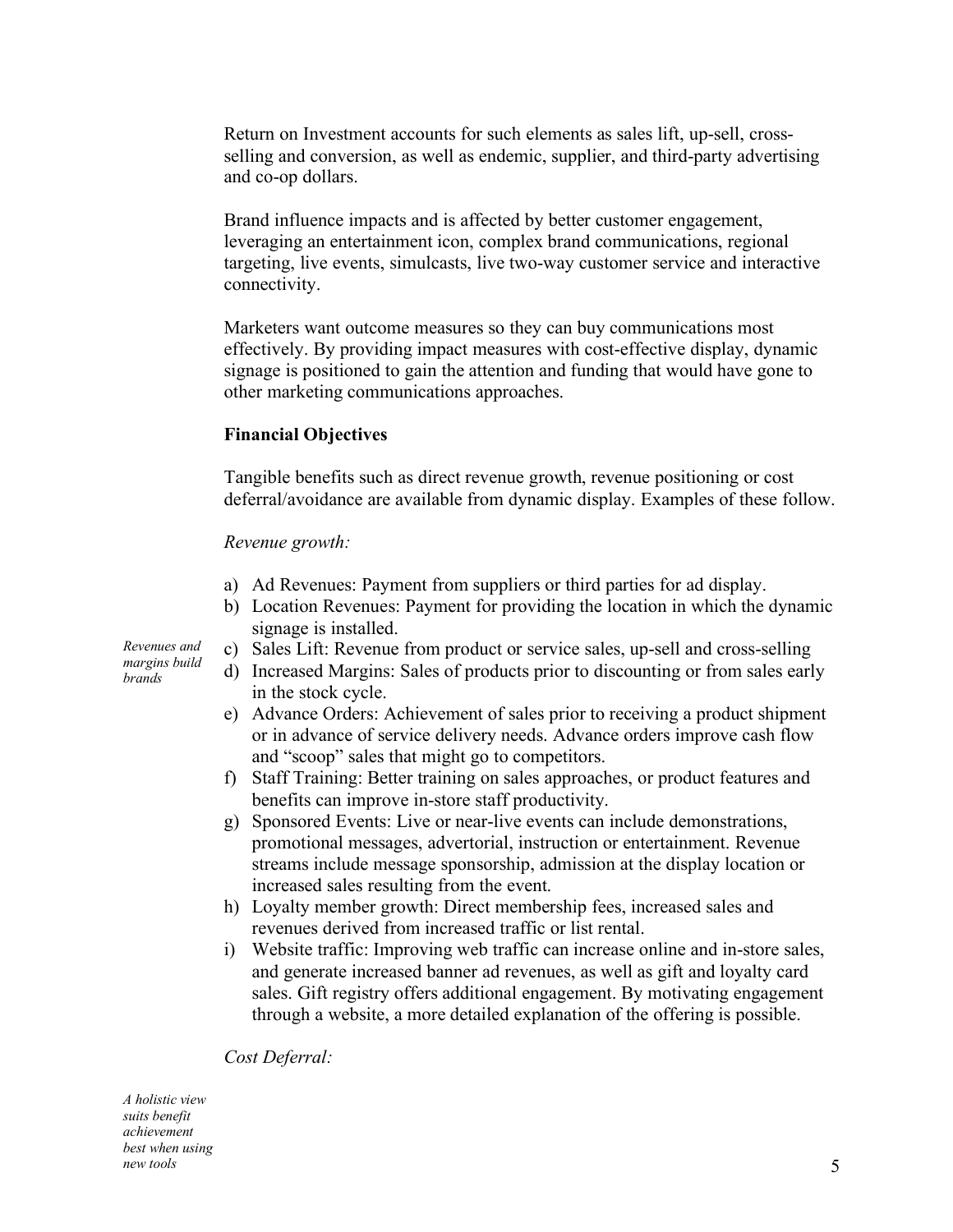- a) Poster printing, distribution, installation, removal, damage and discarding.
- b) Reduce management travel costs to retail and customer service locations by reducing the frequency of travel for physical on-site visits, when the dynamic display network is used for staff communications for product knowledge, motivation, safety and compliance communications, merchandising plans, communicating corporate values and directions, etc.
- c) Improved employee communications can reduce costs related to staff replacement and should result in improved customer service through a betterinformed and skilled employee.
- d) Reduced costs and accelerated cycle (increasing productivity) in retail display, training and internal communications

### **Engagement Objectives**

Many positive impacts of dynamic signage are subjective and less easily quantified. They do however lead to the tangible measures of improved revenue and brand impression through improved visit experience, product/service awareness and propensity to buy. Some examples of engagement objectives are as follows.

#### *Improve the experience in the environment*

• Improving the relevance of an offering to environmental conditions, trends and fads.

- Improving the in-store experience by adding audio, visual and information.
- Making the retail environment more unique and interesting.
- Making shopping more fun.
- Aligning with community and demographic interests with relevant information.
- Inexpensively refreshing the visuals in the retail environment in particular for frequent shoppers.
- Entertaining the co-shopper, (the companion who is less interested in shopping a store).
- Inform the shopper of product and service offerings that are new to the store or which they may not be aware are available.
- Providing changing, interesting, target market visuals relative to other retailers in the product vertical or mall "district".

#### *Increase shopper attention*

- Pulling traffic into retail-service space from public space, walkways, mall area.
- Increasing shopper dwell time.
- Deepening the "loop" of patrons to browse the store more fully.
- Increasing shopper visit frequency.

*"An improved experience" has numerous elements*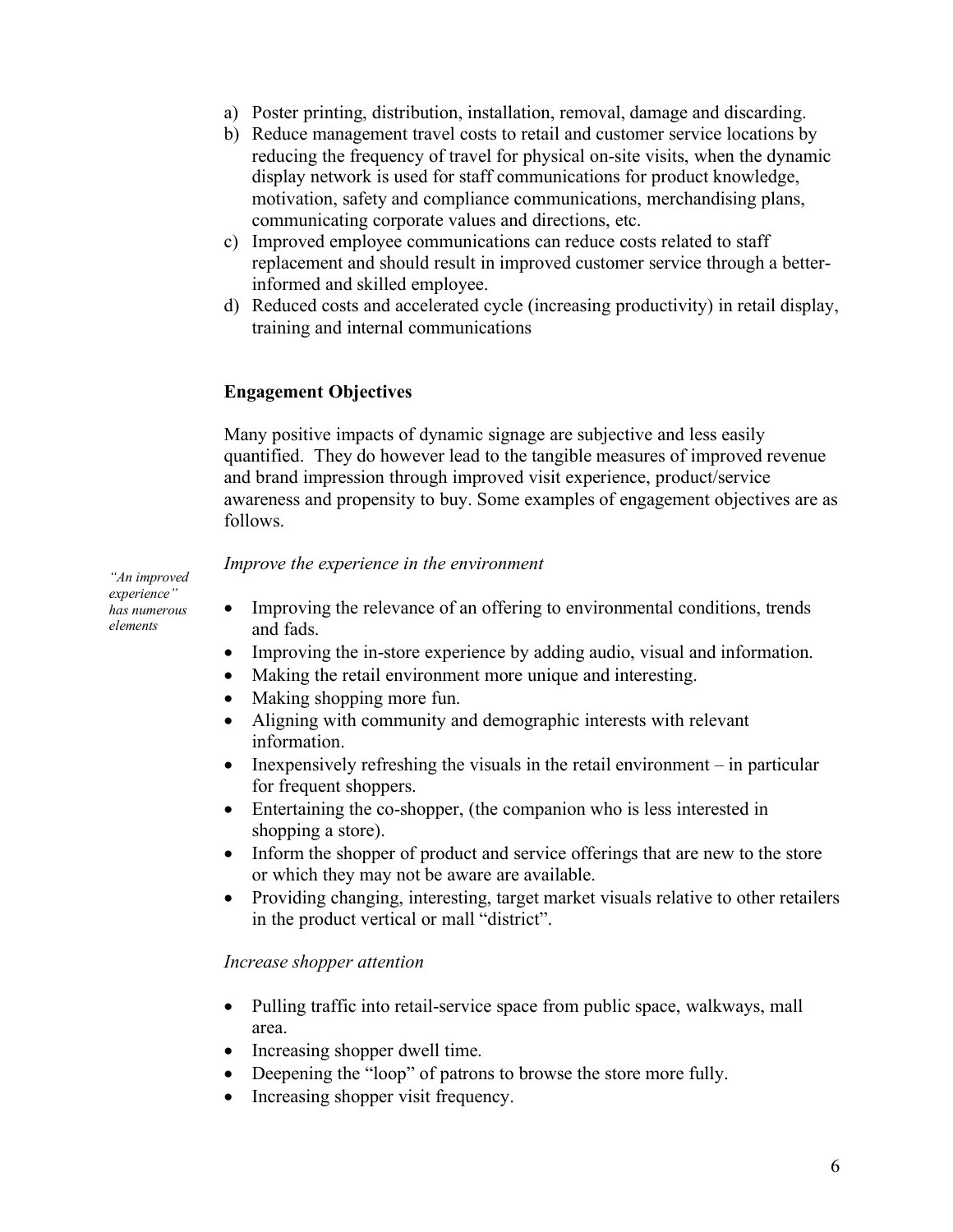• Creating awareness of programs such as loyalty, on-location events or offerings, sponsorship, community involvement, etc.

# *Align with and fuel consumer aspirations*

• Solidify user loyalty. *Retailers fulfill aspirations*

- Present multiple scenarios/aspirations for the patron (i.e. the "glow" of joyfulness, a fun/healthy lifestyle, good times, relationships achieved, etc.).
- Align products or services with movie trailers, music videos, destination clips to provide customers with a cultural touch-point to associate with the message.
- Correlate products and services with emotional moments that shoppers can relate to.
- Reinforce messages delivered using other marketing collaterals.
- Put the product in a lifestyle context (i.e. perfume in a romantic evening setting)

# *Clarify the offering*

- Providing "gender clarity' of products.
- Presenting visually how a product will work, look and move when in use.
- Profiling features and benefits.
- Visually demonstrating how a product "goes with" another (i.e. scarf with jacket)

# *Present a "call to action"*

- Propose a purchase or enquiry.
- Pre-sell incoming products
- Display in-store promotions
- Issue electronic coupons
- Present limited time, in-store offers

# *Offer ways for the customer to engage*

- Promote loyalty programs, gift cards, gift registry and website
- Promote special events
- Provide the reason for a future visit.
- "Humanize" staff by profiling their attributes
- Motivate engagement through other approaches that improve discourse between the brand and the consumer (i.e. contests, text message voting, etc.)

# *Communicate "values"*

• Present examples that illustrate the organization's goals, attitudes and values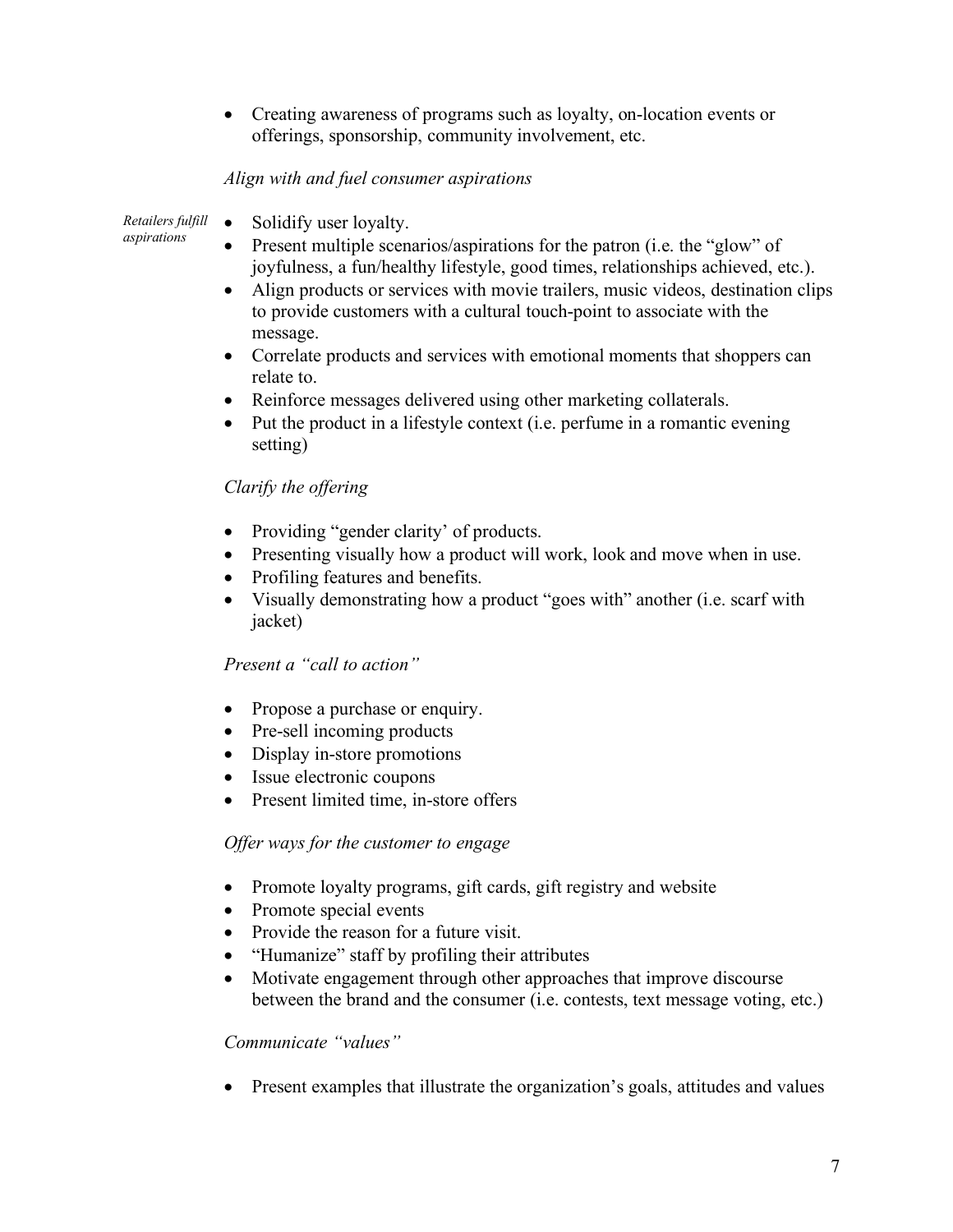- Motivate, inform and train employees (directly or through ambient display)
- Improve the sales-focused partnership with suppliers.

### **"Values" Messaging**

Content spots communicate "values" in their message, as stand-alone spots and by association. "Values" messaging is integral to brand identity and a primary consideration in content creation and presentation location.

As a communications tool, dynamic signage offers the opportunity to have a high impact on reinforcing and building community values because of the display locations and since displays can handle large volumes of messages in play loop composition and segmenting the display area.

"Values" messaging is accepted<sup>7</sup>. Highway signage presents "Arrive alive – don't drink and drive", trash bins display "don't be a litter bug", and TV ads deliver family values messages. Radio stations contribute hundreds of hours of airtime and community involvement to improve civic life. Establishments want to reflect the values of the communities in which they participate, and dynamic signage is an impactful, efficient instrument for achieving this objective, while increasing network value.

Popular entertainment, including TV, movies and music often present examples of attitudes and behaviors that do not reflect a moral or civic standard. This presents a dilemma for advertisers who want to reach buyers but do not wish to align with the values that their sponsorship is supporting. By including "values" messages on dynamic signage, advertisers are advantaged by aligning with civic messages that support their brand building, or at the least minimize negative effects of association.

Adonis Hoffman, Senior Vice President of the American Association of Advertising Agencies (AAAA) included a comment on "values" messaging in the November 9, 2006 (USA) analysis of Election Day, as Democrats gaining control of Congress and leadership of key committee posts. Hoffman said "The notion that media drive more consumption of things that may not be good for consumers–from junk food to costly prescription drugs–is likely to find its way into the campaigns and debate".

Network operators, advertisers and location providers are well served in assuring that content reflects the current and aspirational "values" of viewers, and by including stand-alone spots that reflect the aspirations of brands being presented.

# **"Content" Quality a Critical Success Factor For Network Operators**

<sup>&</sup>lt;sup>7</sup> A 2004 article entitled "Values" Messaging on Electronic Signage" proposed the "tri-use" of displays for a) commerce b) public safety and c) "values" messaging, making reference to other public communications devises.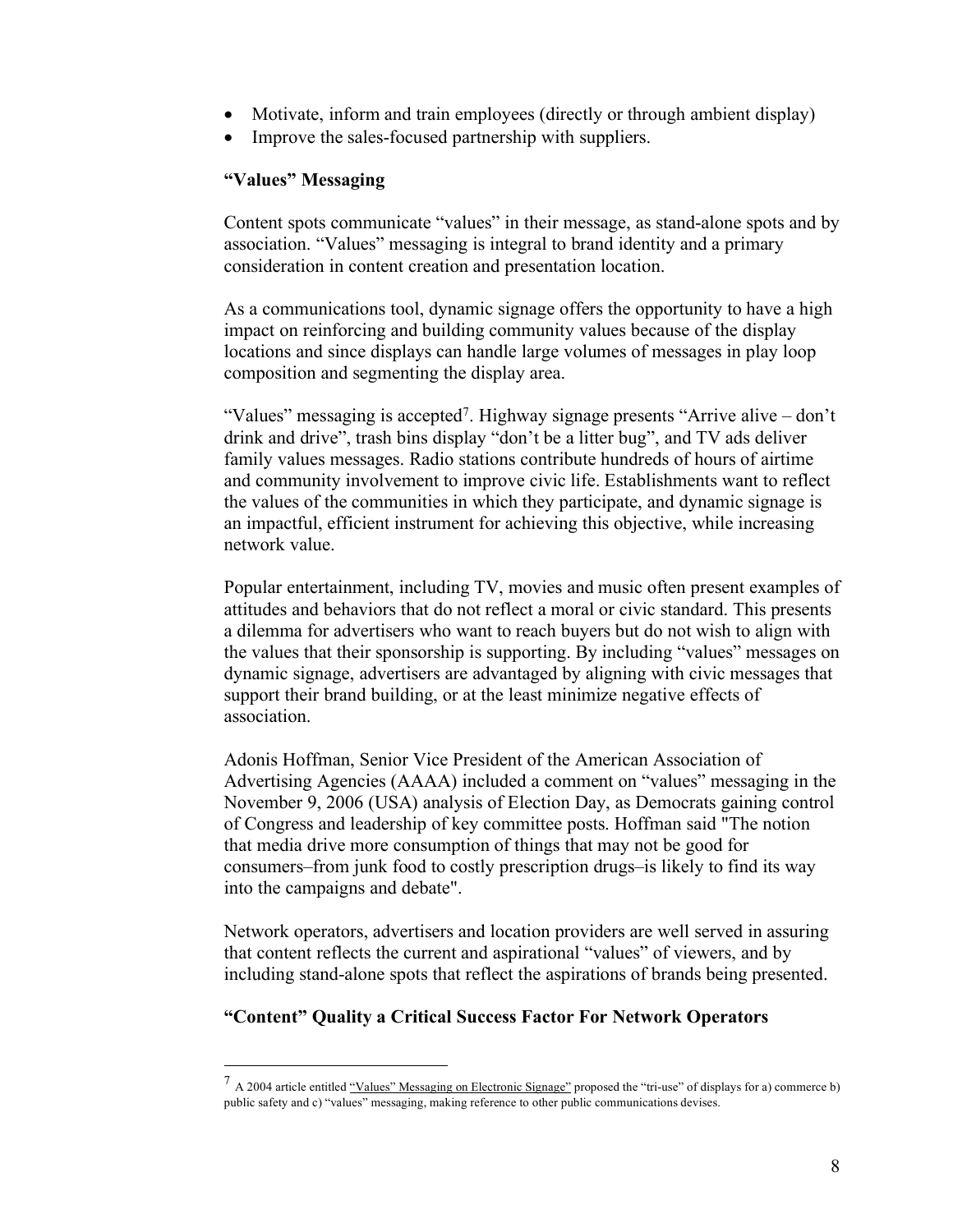The advertising revenues from dynamic display spots (called "flights") can increase through good quality content. Quality content can improve customer awareness, recall and engagement. Higher ad rates are merited with these improvements, while advertising orders are easier to obtain. Additionally, when better content quality or the overall level of content in a play loop results in more viewers noticing the display, recalling ads and engaging, display inventory is sold more easily and the CPM (cost per thousand) rate increases. When providing a sample loop to media buyers and planners, the overall quality of the loop strategy and its spots including sample ads, transitions, network and location branding, and other content, will affects the media buyer's opinion. By improving "typical" content, the network operator presents a more attractive offering during ad sales. Better quality content can therefore reduce the cost of ad sales, increase ad revenues and accelerate growth of the network, therein enabling further revenue growth. Alternatively, poor quality or inadequate content, (as network owners and suppliers are increasingly realizing), could be "the silent killer". Networks can die or be stalled in their planned deployment due to the inadequacy of content quality, impact and quantity. The need for "content" improvement is indicated when: • Results from advertising or network operations are inadequate. • Awareness of the displays or the perception of their value is in decline on the part of viewers, advertisers, location providers or network sponsors. • Content is annoying or conflicts with the environment. • The relevant of content is limited, not providing the viewer with solutions to their lifestyle needs and problems. • Content is perceived by viewers as repetitious. • Too much content is presented, eroding the expected impacts. • The network is seen as the same as television simply being presented in an out-of-home environment, with little or no differentiation of home-based TV content. *Better content means more network revenues. Success is not achieved through poor content. Poor content is a "Silent Killer" of networks*

### **Conclusion**

"Content is King" goes the saying. But, this is with the recognition that what goes into "content" includes the determination of objectives, the development of visual elements in a way that achieves these objectives, and performance measurement,